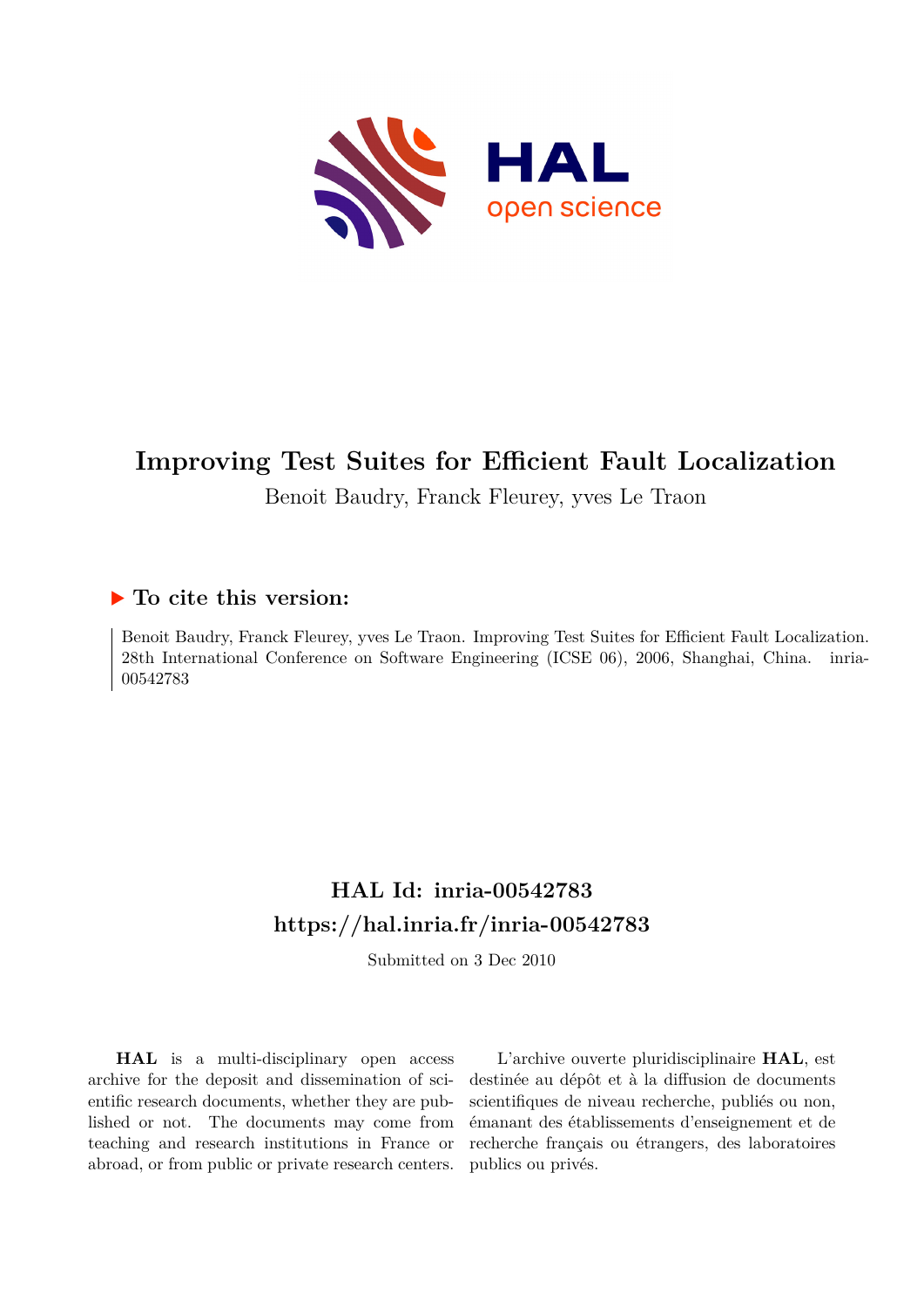# **Improving Test Suites for Efficient Fault Localization**

Benoit Baudry and Franck Fleurey IRISA, Campus Universitaire de Beaulieu, 35042 Rennes Cedex, France

{ffleurey, bbaudry}@irisa.fr

# **ABSTRACT**

The need for testing-for-diagnosis strategies has been identified for a long time, but the explicit link from testing to diagnosis (fault localization) is rare. Analyzing the type of information needed for efficient fault localization, we identify the attribute (called Dynamic Basic Block) that restricts the accuracy of a diagnosis algorithm. Based on this attribute, a test-for-diagnosis criterion is proposed and validated through rigorous case studies: it shows that a test suite can be improved to reach a high level of diagnosis accuracy. So, the dilemma between a reduced testing effort (with as few test cases as possible) and the diagnosis accuracy (that needs as much test cases as possible to get more information) is partly solved by selecting test cases that are dedicated to diagnosis.

# **Categories and Subject Descriptors**

D.2.5 **[Software Engineering]** : Testing and Debugging.

## **General Terms**

Measurement, Verification.

## **Keywords**

Test generation, diagnosis, mutation analysis.

## **1. INTRODUCTION**

In practice, no clear continuity exists between the testing task and the diagnosis one, defined in this paper as the task of locating faults in the program code. While the former aims at generating test data and oracles with a high fault-revealing power, the latter uses, when possible, all available symptoms (e.g. traces) coming from testing to locate and correct the detected faults. The richer the information coming from testing, the more precise the diagnosis may be. This need for testing-for-diagnosis strategies is mentioned in the literature [1, 9], but the explicit link from testing to diagnosis is rarely made. In [17], Zeller et al. propose the Delta Debugging Algorithm which aims at isolating the minimal subset of input sequences which causes the failure. Delta Debugging automatically determines why a computer program fails: the failure-inducing input is isolated but fault localization in the program code is not studied.

Permission to make digital or hard copies of all or part of this work for personal or classroom use is granted without fee provided that copies are not made or distributed for profit or commercial advantage and that copies bear this notice and the full citation on the first page. To copy otherwise, or republish, to post on servers or to redistribute to lists, requires prior specific permission and/or a fee.

*ICSE'06*, May 20–28, 2006, Shanghai, China.

Copyright 2006 ACM 1-59593-085-X/06/0005...\$5.00.

Yves Le Traon France Télécom R&D 2, av. Pierre Marzin - 22 307 Lannion Cedex – France [yves.letraon@francetelecom.com](mailto:yves.letraon@francetelecom.com)

Considering the issue of fault localization, the usual assumption states that test cases satisfying a chosen test adequacy criterion are sufficient to perform diagnosis [1]. This assumption is verified neither by specific experiments nor by intuitive considerations.

Indeed, reducing the testing effort implies generating a minimal set of test cases (called a test suite in this paper) for reaching the given criterion. By contrast, an accurate diagnosis requires maximizing information coming from testing for a precise crosschecking and fault localization. For example, the good diagnosis results obtained in [9] are reached thanks to a large amount of input test data. These objectives thus seem contradictory because there is no technique to build test cases dedicated to an efficient use of diagnosis algorithms.

The work presented in this paper proposes a test criterion to improve diagnosis. This *test-for-diagnosis criterion* (TfD) evaluates the 'fault locating power' of test cases, i.e. the capacity of test cases to help the fault localization task. This TfD criterion allows bridging the gap between testing and diagnosis: an existing test suite which reveals faults is improved to satisfy the TfD criterion so that diagnosis algorithms are used efficiently. The goal is to obtain a better diagnosis using a minimal number of test cases.

To define the TfD criterion we identify the main concept that reduces the diagnosis analysis effort. It is called Dynamic Basic Block (DBB) and depends both on the test data (traces) and on the software control structure. The relationship between this concept and the diagnosis efficiency is experimentally validated. Experimental results also validate the optimization of test suites that satisfy the TfD criterion, in comparison with coverage-based criteria.

All the experiments use the algorithm proposed by Jones et al. [9] for diagnosis. We apply a computational intelligence algorithm (bacteriologic algorithm [3]) to automatically optimize a test suite for diagnosis, with respect to a criterion. Finally, we use mutation analysis [6, 14] to systematically introduce faults in programs. The efficiency of a test suite for fault localization is estimated on the seeded faults. This estimate experimentally validates the benefit provided by the TfD criterion based on DBB for fault localization.

Since the scalability issue is crucial when dealing with fault localization, the whole approach is integrated in an optimization process which allows dealing with the possibly large size of the program under diagnosis.

Section 2 details the algorithm proposed by Jones et al. in [9]. Section 3 investigates the relationship between testing and diagnosis. The proposed model identifies a test criterion that fits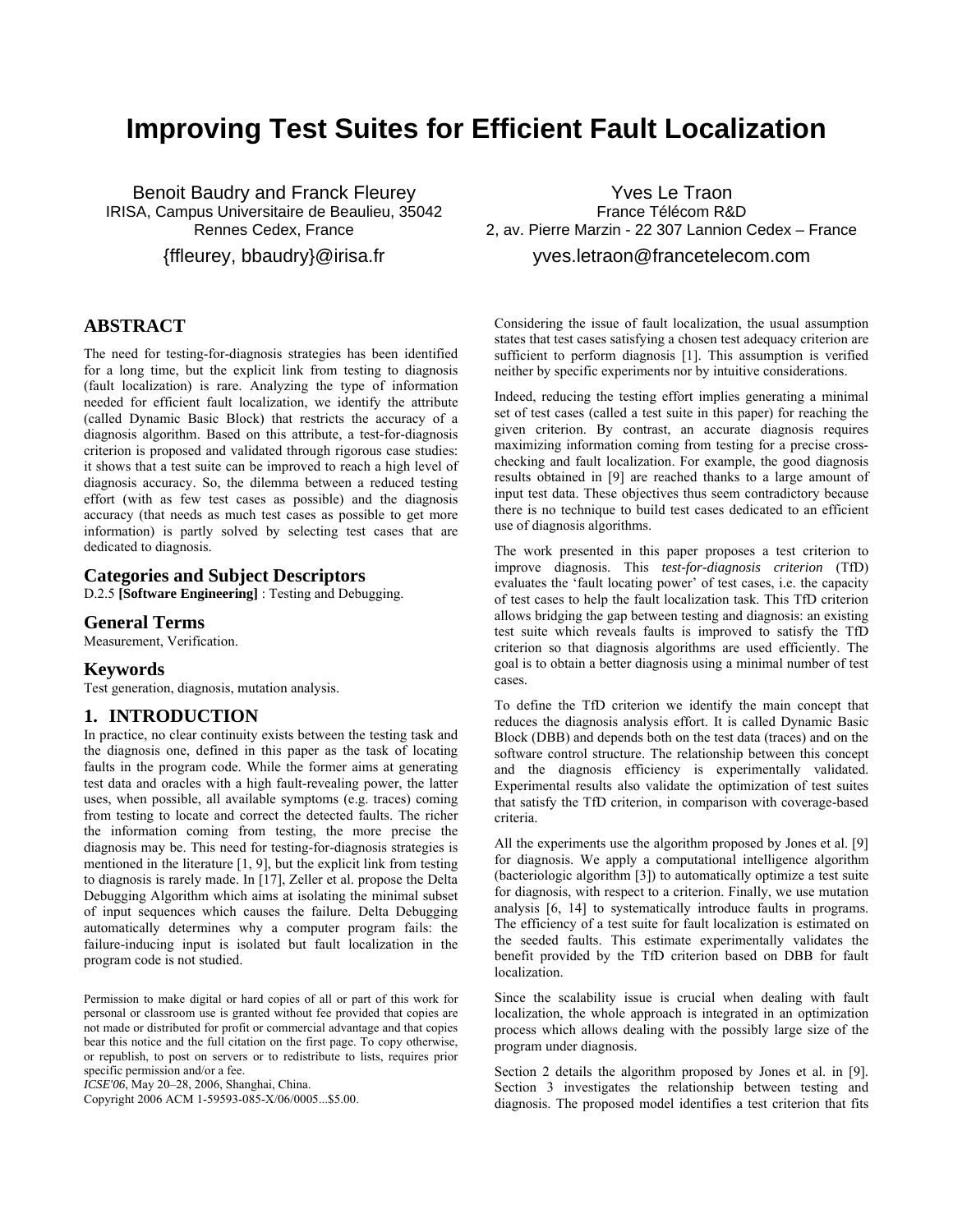the diagnosis requirements. Section 4 details a technique to automatically generate test cases with respect to the criterion defined in section 3. Section 5 presents the experimental validation of the technique while section 6 discusses the practical use and the scalability of the technique in the testing/debugging process of a program. Section 7 concludes this paper.

# **2. BACKGROUND ON DIAGNOSIS ALGORITHMS**

After the failure of some test cases on a program, the debugging process consists, first in locating the faults in the source code (this is called *diagnosis*), and, second, in fixing them. To reduce the cost of diagnosis several techniques are presented in the literature to help the programmer locate faults in the program code. Those techniques mainly consist in selecting a reduced set of "suspicious" statements the tester should examine first to find faults.

# **2.1 Cross checking strategies and diagnosis accuracy**

The cross-checking diagnosis algorithms correlate the execution traces of test cases, using a *diagnosis matrix* as presented in the left part of [Figure 1.](#page-3-0) The matrix represents the execution traces for a set of test cases and the associated verdicts. Based on this matrix, the algorithms determine a reduced set of "suspicious" statements that are more likely to be faulty.

As an example, [Figure 1](#page-3-0) presents the code of a function that computes the power y of x. A fault has been introduced in the algorithm at statement {3} (the correct statement would be **p:=-y**) and, a diagnosis matrix is presented for four test cases. Test case 3 detects the fault. Based only on this test case, the 4 statements executed by test case 3 are equally suspected.

Cross-checking diagnosis strategies correlate several test case executions to order the statements from the less to the most suspect. Considering the 4 test cases and statement 4, one may notice that it is not executed by the failed test case and executed twice by passed test cases. Intuitively, this statement appears as less suspect than the others. The cross-checking strategies differ from one another by the way they correlate test cases traces to locate faults.

The relevance of the results of a diagnosis algorithm can be estimated by the number of statements one has to examine before finding a fault. We define the *diagnosis accuracy* as the number of statements to be examined before finding the actual faulty statement and the *relative diagnosis accuracy* as the corresponding percentage of the source code of the program to examine.

**Diagnosis accuracy***. For an execution of a diagnosis algorithm, the diagnosis accuracy is defined as the number of statements one has to examine before finding a fault.* 

**Example**: In [Figure 1,](#page-3-0) the diagnosis accuracy obtained with the only test case 3 is 4 since 4 statements are equally suspected ( $\approx$ 57%).

## **2.2 Existing cross-checking techniques**

This section introduces several cross-checking algorithms from the literature.

In [1], Agrawal et al. propose to compute, for each test case, the set of statements it executes (dynamic slice) and then to compute the differences (or dices) between the slices of failed and passed test cases. The intuition is that the faulty statement should be in those dices. But, as the number of dices to examine may be important, the authors propose, as a heuristic, to examine dices from the smallest to the biggest. In this context, the authors present a tool called XSlice to display dices by highlighting the suspicious statements in the component's code. The approach is validated on a C program (914 lines of code) by injecting up to 7 bugs at the time and using 46 test cases generated by a static test data generation tool.

In [10], Khalil et al. propose an adaptive method to reduce the set of suspicious statements. First, assuming that only one statement is faulty and that verdicts are "ideal", the algorithm cross-checks the positive (which verdict is pass) and negative (verdict fail) execution traces to pinpoint the suspect statements. The authors then describe an adaptive strategy which incrementally releases the first "single fault" and "ideal verdicts" assumptions, until finding the actual faulty statement. The approach is validated by injecting faults in several VHDL and Pascal small programs.

In [5], Dallmeier et al. establish a ranking of the suspicious classes in a Java program by analyzing incoming/outgoing sequences of class method calls (which are called *traces* in that context). The mathematical model strongly depends on the "distance" between passing and failing runs. The model highlights the classes which behave very differently between passing and failing runs. A deviation is relevant in terms of diagnosis iff the program runs are strongly related. In their case study, with an average number of 10.56 executed classes, over 386 program runs, the algorithm reduces the search to 2.22 classes while a random placing of the faulty class would result in an average search length of 4.78 classes. Their conclusions are also relative to this sole experiment. In [4], the authors introduce the notion of cause transition to locate the software defect that causes a given failure.

The Tarantula approach proposed by Jones et al. [9] makes few assumptions on the quality of verdicts and on the number of faulty statements. It is validated experimentally with up to 7 faults to locate at the same time. In [8], an empirical study validates Tarantula as the best existing technique for fault localization. Thus, we have chosen it for our experiments, and the following presents more details.

The idea of the algorithm is that faulty statements more frequently appear in the traces of failed test cases than in passed test cases. The algorithm thus orders statements according to a *trust value* computed from the diagnosis matrix (right part of [Figure 1\)](#page-3-0). This corresponds to the ratio between the percentage of passed test cases that execute a given statement and the total percentage of test cases that execute this statement.

In addition to this measure, another value is computed for each statement. This value, which we call *Intensity(s)* for a statement s, corresponds to the maximum between the percentage of passed test cases and the percentage of failed test cases that execute this statement. The intuition is that the higher this value is the most accurate the trust measurement should be.

Let us notice that in [9], Jones et al. propose a tool to visualize the results of diagnosis, the notions of trust and intensity are thus called colour and brightness. Since we do not use explicit visualization here, we find it more appropriate to propose a new vocabulary not based on visual ideas.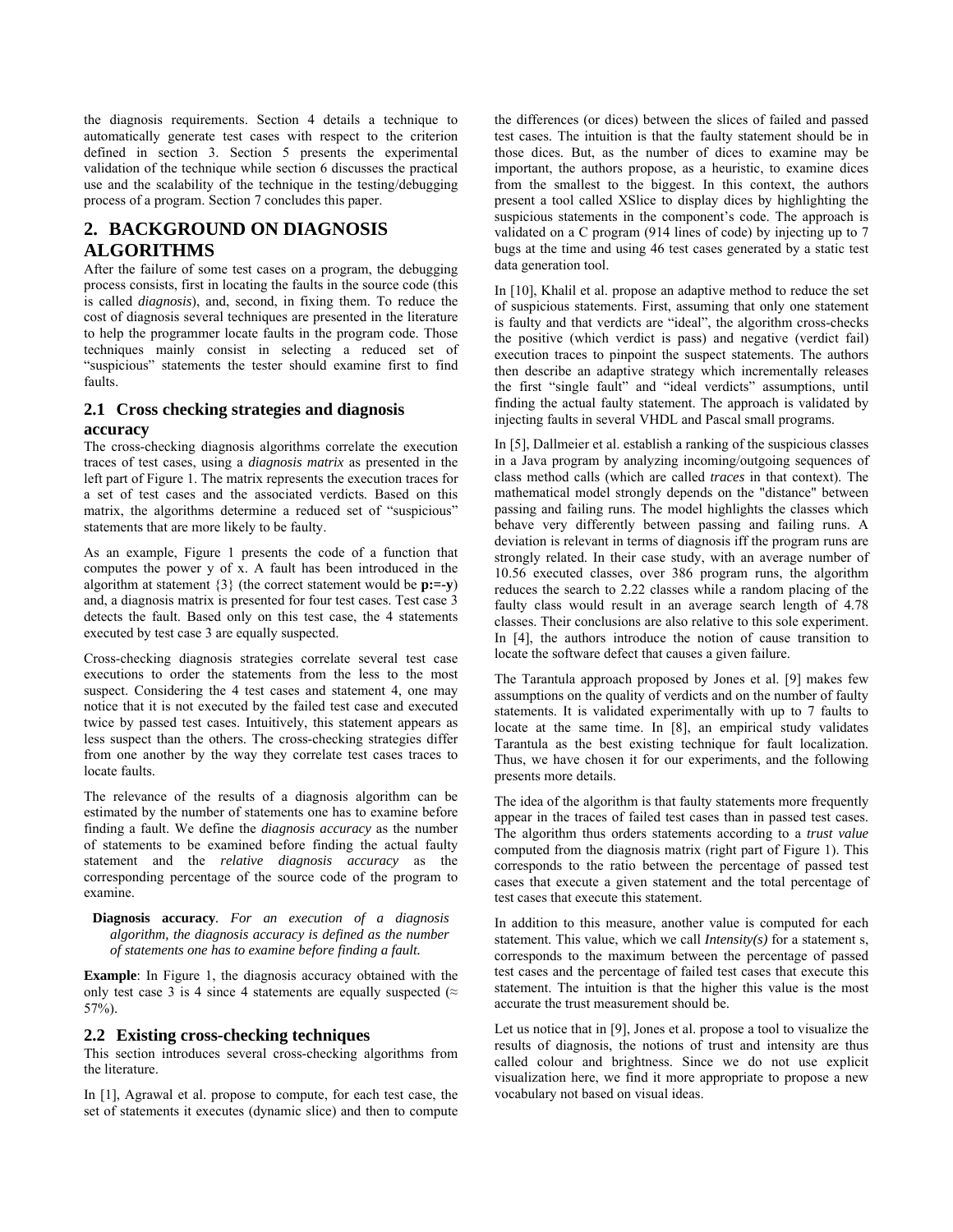<span id="page-3-0"></span>

|                             |            | Test cases   |                |          |                     | Diagnosis results |         |                |       |               |      |
|-----------------------------|------------|--------------|----------------|----------|---------------------|-------------------|---------|----------------|-------|---------------|------|
|                             |            |              | $\overline{a}$ | 3        | 4                   |                   |         |                |       |               |      |
|                             |            | $x=2$        | $x=-2$         | $x=2$    | $x=-3$              |                   |         |                |       |               |      |
|                             |            | $y=4$        |                |          | $y=0$ $y=-4$ $y=-3$ |                   | %Passed | %Failed        |       | Trust Intens. | Rank |
| pow(x, y:integer) : float   |            |              |                |          |                     |                   |         |                |       |               |      |
| local i, $p :$ integer      |            |              |                |          |                     |                   |         |                |       |               |      |
| $i := 0;$                   | $\{1\}$    | $\mathbf 1$  | $\mathbf{1}$   |          | $\mathbf{1}$        |                   | 100%    | 100%           | 0,50  | 100%          | 3    |
| Result := $1$ ;             | '2}        | $\mathbf{1}$ | $\mathbf{1}$   |          | $\mathbf{1}$        |                   | 100%    | 100%           | 0,50  | 100%          | 3    |
| if $y < 0$ then $p := -x$ ; | '3}        | $\mathbf 0$  | $\Omega$       |          | $\mathbf{1}$        |                   | 33%     | 100%           | 0, 25 | 100%          | 1    |
| else $p := y$ ;             | '4 }       | 1            |                | $\Omega$ | $\Omega$            |                   | 66%     | 0 <sup>8</sup> | 1,00  | 66%           | 5    |
| while $i < p$ do            |            |              |                |          |                     |                   |         |                |       |               |      |
| Result := Result * $x$ ;    | ՝5}        | $\mathbf{1}$ | $\Omega$       | $\Omega$ | 1                   |                   | 66%     | 0 <sup>8</sup> | 1,00  | 66%           | 5    |
| $i := i + 1i$               | 【6】        | $\mathbf{1}$ | $\Omega$       | $\Omega$ | 1                   |                   | 66%     | 0 %            | 1,00  | 66%           | 5    |
| done                        |            |              |                |          |                     |                   |         |                |       |               |      |
| if $y < 0$ then             |            |              |                |          |                     |                   |         |                |       |               |      |
| Result := $1/Result$ ;      | ${7}$      | $\Omega$     | $\Omega$       |          |                     |                   | 33%     | 100%           | 0, 25 | 100%          | 1    |
| end                         |            |              |                |          |                     |                   |         |                |       |               |      |
|                             | Verdicts : | $\mathbf{P}$ | P              | F        | P                   |                   |         |                |       |               |      |
|                             |            |              |                |          |                     |                   |         |                |       |               |      |

Diagnosis matrix

#### **Figure 1 – Diagnosis matrix and results**

**Trust value and intensity of a statement**. *Let s be a statement, %Passed(s) the ratio of passed test cases that execute s and %Failed(s) the ratio of failed test cases that execute s. The trust in the statement s is computed as:* 

$$
Trust(s) = \frac{\%Passed(s)}{\%Passed(s) + \%False(s)}
$$

 $Intensity(s) = Max\%P*associated(s)*$ ,  $\%Failed(s)$ 

The technique orders all the statements of the program using the *Trust* value as the major component and the *Intensity* value as the tie-breaker. Statements are then manually examined following the computed order to find the actual faulty statement. For example, [Figure 1](#page-3-0) shows the *Trust* and *Intensity* values, as well as the *Rank* for each statement of the *pow* function. The statement ranked 1 is the most suspect statement. In this particular example, it happens to be the actual faulty statement. The statements that have the same ranking are given a rank that corresponds to the lowest number of statements that would need to be examined if one of these statements was the faulty one.

## **3. FROM TEST TO DIAGNOSIS**

This section presents the ideas and discussion that lead to the main contribution of this work: a test-for-diagnosis criterion. As the diagnosis uses information collected during the test, the intuition is that the diagnosis should be as accurate as the number of test cases is high. Unfortunately, this idea is contradictory with test generation practices which consist in minimizing the number of test cases to satisfy a given test criterion. To deal with this we discuss several test criteria in order to fit the diagnosis requirements.

## **3.1 Code coverage based criteria**

In order to detect and locate faults anywhere in the program, any diagnosis technique requires each statement to be covered by the tests. So, a first test criterion for an accurate diagnosis is *statement coverage*. However, this criterion is inadequate for diagnosis. For example, using Jones et al. algorithm, if the test cases simply cover the code, the ranking produced by the algorithm may contain many *indistinguishable statements* (same values for trust and intensity). This produces poor results for diagnosis as the actual faulty statements may be lost in a large amount of indistinguishable correct statements.

This analysis of diagnosis algorithms leads us to define a second test criterion for diagnosis: having least N test cases that cover each statement of the program. In the following we call this criterion *N-Coverage* (1-Coverage corresponds to simple statement coverage). The intuition is that the higher is N, the more statements can be distinguished by the test cases.

However none of these criteria focuses on the specificity needed for good fault localization: the algorithm needs test cases that enable it to distinguish statements one from the other. Next section introduces an original test-for-diagnosis criterion directly based on statements distinction, which specifically aims at improving the diagnosis.

## <span id="page-3-1"></span>**3.2 Distinguishing statements**

The diagnosis objective being to pinpoint faulty statements in a program, it requires being able to distinguish any statement of the program from each others. In other words, no matter how sophisticated the technique is, if its inputs do not allow distinguishing statements (particularly the faulty ones from the others), it will fail producing an accurate diagnosis. In this paper, as we focus on diagnosis techniques based on cross-checking test execution traces, the particular input we have to deal with is the diagnosis matrix. Thus, to improve diagnosis accuracy the test suite must be designed to minimize the number of indistinguishable statements in the diagnosis matrix.

## *3.2.1 Dynamic basic blocks*

If two statements have identical lines in the coverage matrix, they are indistinguishable. On the matrix presented [Figure 1,](#page-3-0) for instance, the statements {3} and {7} covered by test cases 3 and 4 are indistinguishable, independently of the diagnosis algorithm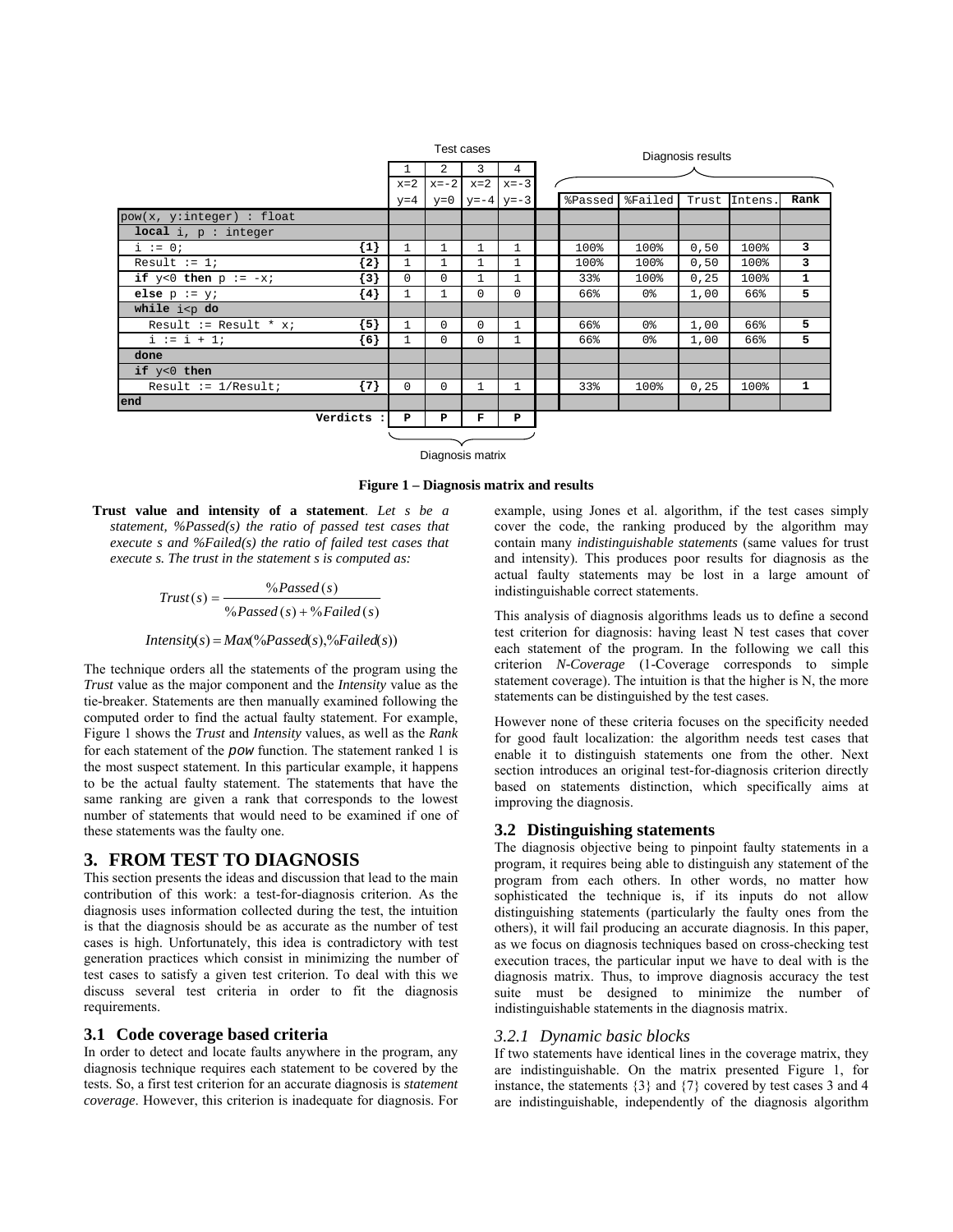which may be used. From this observation, we introduce the notion of *dynamic basic block* (we chose the name as a reference to basic block defined for compilers: any basic block is included in a DBB). In practice, dynamic basic blocks (DBB) can be easily computed from the diagnosis matrix by grouping statements that are covered by the same test cases. For example, we can identify four dynamic basic blocks in the coverage matrix of [Figure 1:](#page-3-0) {(1,  $2$ ),  $(3, 7)$ ,  $(4)$ ,  $(5, 6)$ .

**Dynamic basic block.** *Let P be the program under test and TS a test suite (a set of test cases). A dynamic basic block DBB is the set of statements of P that is covered by the same test cases of TS. Two statements s and s' belong to a DBB if they have identical lines in the coverage matrix. The set of dynamic basic blocks in P, distinguished by TS, is denoted B(TS).*

## *3.2.2 Size of the DBB and diagnosis accuracy*

This section investigates the relationship between distinguished DBBs and the diagnosis accuracy. The models and discussion presented here are relevant for any diagnosis algorithm that uses the diagnosis matrix as an input.

By the definition of the DBB itself, all statements in a single DBB are indistinguishable. This way, if one statement is classified as suspect by the diagnosis algorithm, then every statement that belongs to the same DBB will also be selected as suspicious. Using Jones et al. algorithm for instance, every statement from a single DBB has the same values for Trust and Intensity and comes out with the same Rank. We can interpret the results of the diagnosis algorithm as a ranking of the DBBs distinguished in the program.

Based on this interpretation, let us define the theoretical notion of *optimal diagnosis algorithm.* This "virtual" algorithm always selects the dynamic basic block containing the actual faulty statement as the most suspicious.

With this notion of optimal diagnosis algorithm, one can model the ideal accuracy of diagnosis under the following assumptions:

- 1 Faults are uniformly distributed: each statement has the same probability to be faulty.
- 2 The diagnosis algorithm is optimal.
- **Ideal accuracy of diagnosis.** *Let P be the program under test, TS the test suite and B(TS) the set of dynamic basic blocks distinguished by TS in P (as defined above). The average amount of suspected code is:*

$$
Accuracy(TS, P) = \sum_{b \in B} p(b) \times n(b) = \sum_{b \in B} \frac{|b|^2}{2 \times |P|}
$$

*where:* 

*p(b)* is the probability that the fault is located in  $b \in B(TS)$ . *We have*  $p(b)=|b|/|P|$ *.* 

*n(b) is the average amount of code to examine. We have n(b)=|b|/2.* 

This estimate, based on an ideal diagnosis, reveals the main parameter which impacts on diagnosis accuracy: the size of a dynamic basic block. In fact, for a particular program, the ideal diagnosis accuracy only depends on the sizes of the DBB (in section [5.2](#page-6-0) the experiments show that the size of DBBs is also decisive even if the algorithm is not ideal). To improve the accuracy of the diagnosis, the size of dynamic basic blocks should be minimal.

We can notice that the actual minimal value for the size of the DBB is the size of the smallest block of statements sequentially executed. This minimal size is generally not statically decidable. So, the TfD criterion to improve the accuracy of diagnosis selects a test suite that maximizes the number of dynamic basic blocks. The maximum possible number is the number of static basic blocks. However, static blocks can be indistinguishable, and it is not possible to statically decide if they are. A better target for the maximum number of DBBs is the number of control-dependence regions, because we know that basic blocks in such regions are indistinguishable. However, it is still possible that two regions are indistinguishable, and again, it is not possible to statically know that.

#### **3.3 Test for diagnosis criterion**

From the discussions presented earlier, we can conclude that a test suite must at least cover the code to be useful for diagnosis, and, if it covers the code N times diagnosis is improved. This N-coverage  $(N > 0)$  criterion is a minimum requirement to apply the diagnosis algorithm. Going further in the analysis of the problem we have defined an original test criterion that is dedicated to diagnosis. This criterion is called a test-for-diagnosis (TfD) criterion. In the following of the paper, we investigate and compare the relevance, for fault localization, of the three criteria proposed in this section: *Coverage*, *N-Coverage* and *TfD*.

**Test-for-Diagnosis (TfD) criterion***. A test suite satisfies the TfD criterion if it maximizes the number of dynamic basic blocks distinguished in the program under test.* 

The TfD criterion is different from classical test criteria in two ways. First, it has a different role: the expected role of test adequacy criteria is to qualify the fault-revealing power of the tests while, the TfD criterion qualifies the ability of a test suite to optimize fault localization. Second, this criterion guides the test generation (while the generation distinguishes new DBBs, it continues), but it does not provide an exact stopping criterion (in terms of an exact number of elements that should be covered).

<span id="page-4-0"></span>

**Figure 2 -Global test suite optimization process** 

In practice, the TfD criterion is used to optimize a test suite that has been generated with other criteria and that detects faults in a program. The idea is to use this criterion to improve the "fault localization power" of an existing test suite. [Figure 2](#page-4-0) summarizes this particular usage. Next section presents the bacteriologic algorithm that can be used to automatically optimize a test suite.

# **4. AUTOMATIC TEST OPTIMIZATION**

In this section, we discuss the problem of automatically optimizing test cases that satisfy the criteria defined in the previous section. This section adapts the algorithm proposed in [2,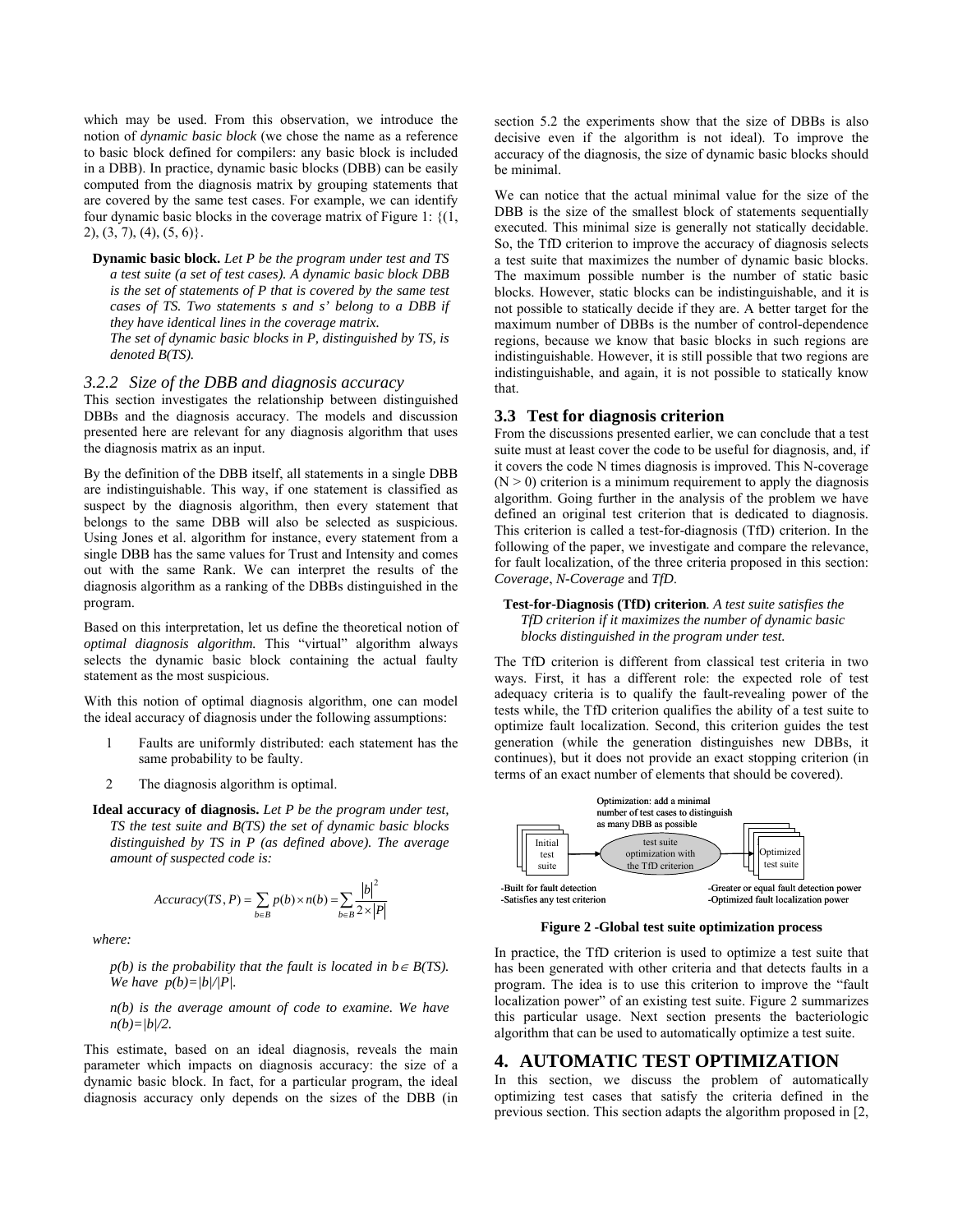3] to optimize a test suite. As the experimental studies in section [5](#page-5-0)  will show, it is well suited for the three criteria we are studying in this paper.

#### **4.1 Dynamic test data generation**

Dynamic test data generation mainly consists in a function that associates a fitness value (related to a test criterion) to each input of the system. The value of this function is dynamically computed during the system's execution. The idea is to use this feedback information to search test data that satisfy the considered test criterion. In practice, test data are incrementally modified to optimize their fitness value. In this context, the test optimization problem becomes an optimization problem. Traditional optimization algorithms like gradient descent have been applied to solve this problem [11], but, the most efficient techniques are based on genetic algorithms that have been successfully applied in several works [13, 16]. However, these works focus on generating one test case for each test objective but cannot be applied to generate a global test suite. This is the reason why our approach focuses on the global optimization of a test suite with a dedicated algorithm, called bacteriologic algorithm.

#### <span id="page-5-1"></span>**4.2 The bacteriologic approach**

The bacteriologic algorithm is an original adaptation of genetic algorithms as described in [3]. It is designed to automatically improve the quality of a test suite. The aim of this algorithm is to generate an efficient test suite for a given component under test. The algorithm also takes into account the number of test cases in the generated set. Since it is specialized for test cases generation, it is more efficient than the genetic algorithm (faster convergence, easier to tune).

The algorithm is a pseudo-random algorithm based on the biological process of the bacteriologic adaptation [15], and aims at generating a test suite that satisfies a given criterion. The algorithm takes an initial test suite as an input (each test case being modelled as a *bacterium*). Its evolution consists in series of mutations on bacteria, to explore the whole scope of solutions. The final test suite is incrementally built by adding bacteria that can improve the quality of the set. Along the execution there are thus two sets, the solution set that is being built, and the set of potential bacteria.

**Bacterium modeling.** *A bacterium is a test case. In the special case of system testing, a bacterium is an ordered set of commands. This set must be a legal input for the system under test.* 

Two operators are needed for this algorithm: a *bacterium mutation operator*, and a *fitness function* to evaluate the quality of a given set of bacteria. The bacterium mutation operator consists in slightly altering the value of bacteria to create a new one that carries other information. For the case studies presented in this paper, it replaces a command in the set by another licit command.

**Bacterium mutation operator.** Let  $B = [c_1, ..., c_n]$  be a *bacterium composed of n commands. Let ci be a randomly selected command in B. The bacterium mutation operator consists in replacing ci by a randomly generated valid command c'i.* 

$$
B = [c_1, ..., c_i, ..., c_n] \rightarrow B = [c_1, ..., c'_i, ..., c_n]
$$

The fitness function computes the quality (*fitness value*) of a set of bacteria for a particular criterion. This function serves two

purposes: stop the algorithm when the fitness value of the solution set reaches a particular value, and evaluate the information a bacterium can add to the solution. Along the execution of the algorithm, a bacterium is added to the solution set if it can improve the quality of the set. The quality of a bacterium at a given moment is evaluated by the fitness value the solution set would have if this bacterium was added. We define a fitness function for a bacterium as follows.

**Fitness function for a bacterium.** *Let S be a set of bacteria, and F a fitness function. The fitness f(b) of a bacterium b is computed as follows:*  $f(b) = F(S \cup \{b\}) - F(S)$ . The more *information the bacterium can bring to improve the set, the greater fitness value it has.* 

The fitness value for a test case, is thus related to its efficiency to satisfy a given test criterion. Based on the criteria identified in the previous section, two fitness functions are defined in the following to optimize test cases for an efficient diagnosis.

- **Fitness function for statement coverage.** *Let S be a test suite for a program P, |P| the number of statements of P, and |C(S)| the number of statements of P covered by S. The fitness function F for statement coverage for S is defined as: P*  $F(S) = \frac{|C(S)|}{|S|}$ .
- **Fitness function for TfD.** *Let S be a test suite for a program P and |B(S)| the number of dynamic basic blocks distinguished by S in P, the fitness function F for TfD is defined as:*  $F(S) = \frac{B(S)}{S}$ .

These two fitness functions are based on the statement coverage and TfD criteria. A test suite that satisfies the N-Coverage criterion can also be generated using a bacteriologic algorithm. Since the bacteriologic algorithm is a pseudo-random algorithm, the resulting test suites are not the same from one execution to another. It is thus possible to produce N tests suites that each covers all the statements and to merge them to get a new test suite which cover at least N times each statement.

## <span id="page-5-0"></span>**5. EXPERIMENTAL VALIDATION**

The experiments conducted with two case studies aim at validating the ideal model of diagnosis presented section [3.2](#page-3-1) and at comparing the relevance of the TfD criterion with N-coverage. The section starts with the presentation of the experimental process and the tools we used. Then, it presents the systems under test we studied and details the obtained results.

## **5.1 Experimental process and tools**

The experimental process used to validate the approach is presented in [Figure 3.](#page-6-1) It consists of 5 steps:

- 1 The initial test suite is optimized using a bacteriologic algorithm and based on the chosen fitness function (e.g. TfD criterion).
- 2 Mutants are generated for the program under test
- 3 Test cases are executed against all mutants. Verdicts and execution traces are collected.
- 4 Based on the results collected at previous step, a diagnosis matrix is built for each mutant
- 5 The diagnosis algorithm is executed for each mutant

The whole process can be automated using specific tools. JTracor, produces the execution trace for a particular execution of a program. JMutator, is a mutation tool for Java which produces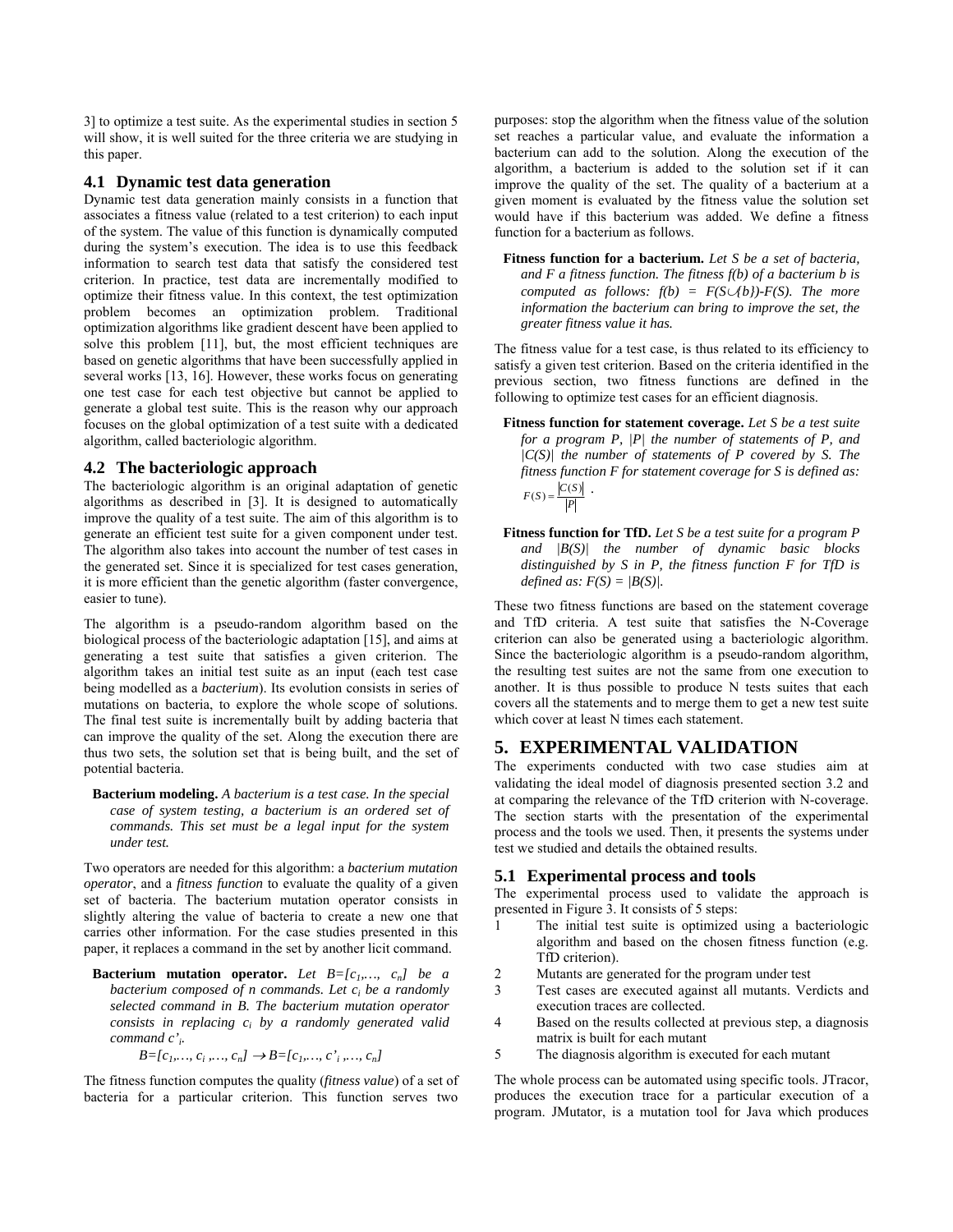mutants for a program using 7 mutation operators detailed in Table 1, and runs a test suite on each mutant. Mutation analysis [allows th](#page-6-2)e generation of many faulty versions of a program, and thus provides trends and replicable results. The source code and documentation for these tools are available at [7]. The bacteriologic and Jones' fault localization algorithms have also been implemented for Java programs.

<span id="page-6-2"></span>

| Table 1 - Mutation operators implemented by JMutator |  |  |  |
|------------------------------------------------------|--|--|--|
|------------------------------------------------------|--|--|--|

| <b>Mutation operator</b>               | <b>Abbreviation</b> |
|----------------------------------------|---------------------|
| Additive operator Insertion            | ΑI                  |
| <b>Constant Replacement</b>            | CR.                 |
| Identifier by Constant Replacement     | <b>ICR</b>          |
| Identifier Replacement                 | IR                  |
| <b>Relational Operator Replacement</b> | <b>ROR</b>          |
| <b>Statement Deletion</b>              | SD                  |
| Unary Operator Insertion               | ו הז                |

In the first step of the experimental process (Figure 3), the initial test suite that covers all statements is ge[nerated. T](#page-6-1)hen, it is optimized with the bacteriologic algorithm to satisfy the N-Coverage and TfD criteria. It has to be noticed that no oracle function is needed for the test suite optimization: a new test case is produced based on the fitness function, which is automatically computed with the execution trace. At the end of the process, an oracle is required only for the additional test cases which have been selected to satisfy the TfD criterion.

<span id="page-6-1"></span>

**Figure 3 – Experimental process** 

Once a test suite is obtained, the experiment aims at estimating its quality for fault localization. This consists in executing the test suite on several faulty versions of the system under test (mutants), and then applying the fault localization algorithm to evaluate the accuracy of diagnosis.

JMutator executes the test suites on each mutant and records the verdicts for each test case on each mutant. JMutator uses the usual oracle for mutation: a test case fails iff the result of the mutant is different from the result of the correct program. Thus, for the case studies, the oracle function is automatic. The test cases are also executed with JTracor to obtain their execution traces. Both execution traces and verdicts are then used to compute the diagnosis matrix for each mutant version of the program.

The localization algorithm is applied, for each mutant, with the diagnosis matrix, to order the program's statements from the most to the least suspicious. Since the actual faulty statement is known by the tool, for each mutant, it is possible to determine the position of this statement in the list produced by the diagnosis algorithm (diagnosis accuracy). The closer it is from the beginning of the list the more accurate the diagnosis is. Using all mutants, the average diagnosis accuracy is computed, it estimates the quality of the test suite for the diagnosis.

### **5.2 Systems under test**

<span id="page-6-0"></span>To study the relevance and compare the criteria proposed for diagnosis we apply the experimental process previously described with two object-oriented systems. The first one, BOOK is a small example used to study the relationship between the diagnosis accuracy and the DBB sizes. It consists in a library management sub system composed of 16 classes for a total of 247 executable lines of codes (excluding comments and blank lines). The second system, VIRTUALMEETING (VM), is a server that simulates business meetings over network. It is made of 72 classes and 1478 executable lines of code. We validate the TfD criterion on this larger system. The source code of both systems can be downloaded from [7]. We believe that applying the diagnosis process on 346 faulty programs is sufficient to obtain confidence in the TfD criterion.

The inputs of these systems are textual commands, thus a test case for such systems is a sequence of syntactically correct commands.

### **5.3 Diagnosis accuracy vs. DBB size**

The first study, with the BOOK system, validates the relationship between the diagnosis accuracy and the size of the DBB that contains the faulty statement.

### *5.3.1 Test suite optimization*

Following the experimental protocol, first tests for the BOOK system are generated. With a fitness function based on code coverage, the bacteriologic algorithm optimized several test suites. Six test suites were obtained, each composed of 7 to 9 test cases and covering over 95,6 % and 96,4 % of the system's code. Let us notice that the code not covered by the test cases appears to be some exception handling code that is not reachable in the context of our experiments (it consists for instance in catching Input/Output errors when reading the input file).

By merging these test suites, we obtain a test suite composed of 47 test cases that covers 96.4% of the code. This test suite satisfies the 6-coverage criterion and is used to experimentally investigate the relationship between diagnosis accuracy and DBB size.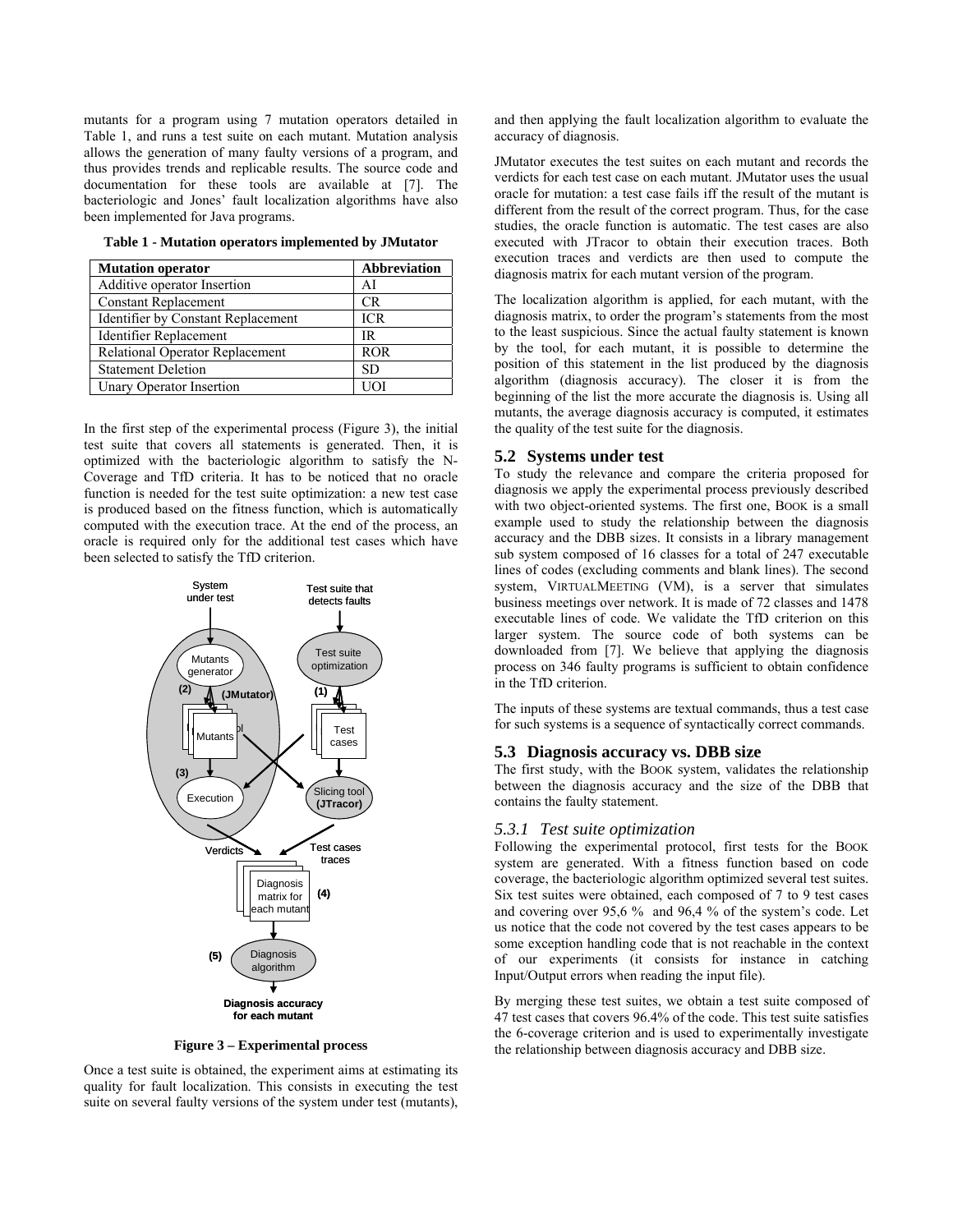<span id="page-7-0"></span>

<span id="page-7-1"></span>**Figure 4 - ratio of suspicious code for each mutant**



**Figure 5 - Sizes of the DBBs containing the fault** 

## *5.3.2 Faulty versions of the system*

Using JMutator, we obtained 96 mutants of the BOOK system. Each mutant contains a single fault located in any class of the system. For information, we looked at the quality of the test suite in terms of fault detection: the proportion of mutants detected by the test cases, also called *mutation score*. This score is computed by the mutation tool and is equal to 90.6% for the test suite (87 mutants out of 96 are detected). Among the 9 undetected mutants, 4 were not detected because the faulty code is not covered (exception handling code), and, 5 because some behaviour is not tested.

#### *5.3.3 Results*

Jones' diagnosis algorithm is applied on the 87 mutants detected by the test suite (the diagnosis algorithm cannot help locating a fault if no test case detects it).

The results displayed on [Figure 4](#page-7-0) clearly illustrate two different behaviours for the algorithm: faults in mutants 1 to 46 are easily located (in average 4,3% of the system's code has to be examined before locating the fault) while faults in mutants 47 to 87 are very difficult to locate. For these last mutants an average of 24.76% of the system code is suspected and it can go up to 43% for mutants 60 and 68.

Using the diagnosis matrices, we computed the size of the dynamic basic block that contains the actual faulty statement for each mutant ([Figure 5\)](#page-7-1). For mutants 1 to 46 the blocks have an average size of 3.4 whereas the size of DBBs for mutants 47 to 87 is mostly 90 with few small blocks of 8 statements (average is 60).

It appears that the faults that are difficult to localize are mostly located in large dynamic basic blocks (comparing [Figure 4](#page-7-0) and [Figure 5\)](#page-7-1), which shows a strong correlation between the size of the dynamic basic block and the accuracy of the diagnosis algorithm. For this particular experiment, the large dynamic basic block corresponds to the initialization code of the BOOK system.

#### *5.3.4 Conclusion and discussion*

The mathematical model of an ideal diagnosis algorithm presented section [3.2](#page-3-1) identified the size of the dynamic basic blocks as decisive for diagnosis accuracy. The results obtained on the BOOK system confirm a strong correlation between the size of the DBB and the diagnosis accuracy: the algorithm performs much better when the DBB containing the fault is small. Similar results have been observed with the virtual meeting case study.

This study also shows that the diagnosis algorithm we use is not ideal: the diagnosis accuracy varies from one mutant to another even if the faulty statement is in the same DBB. This means that the actual faulty DBB is not always ranked as the most suspicious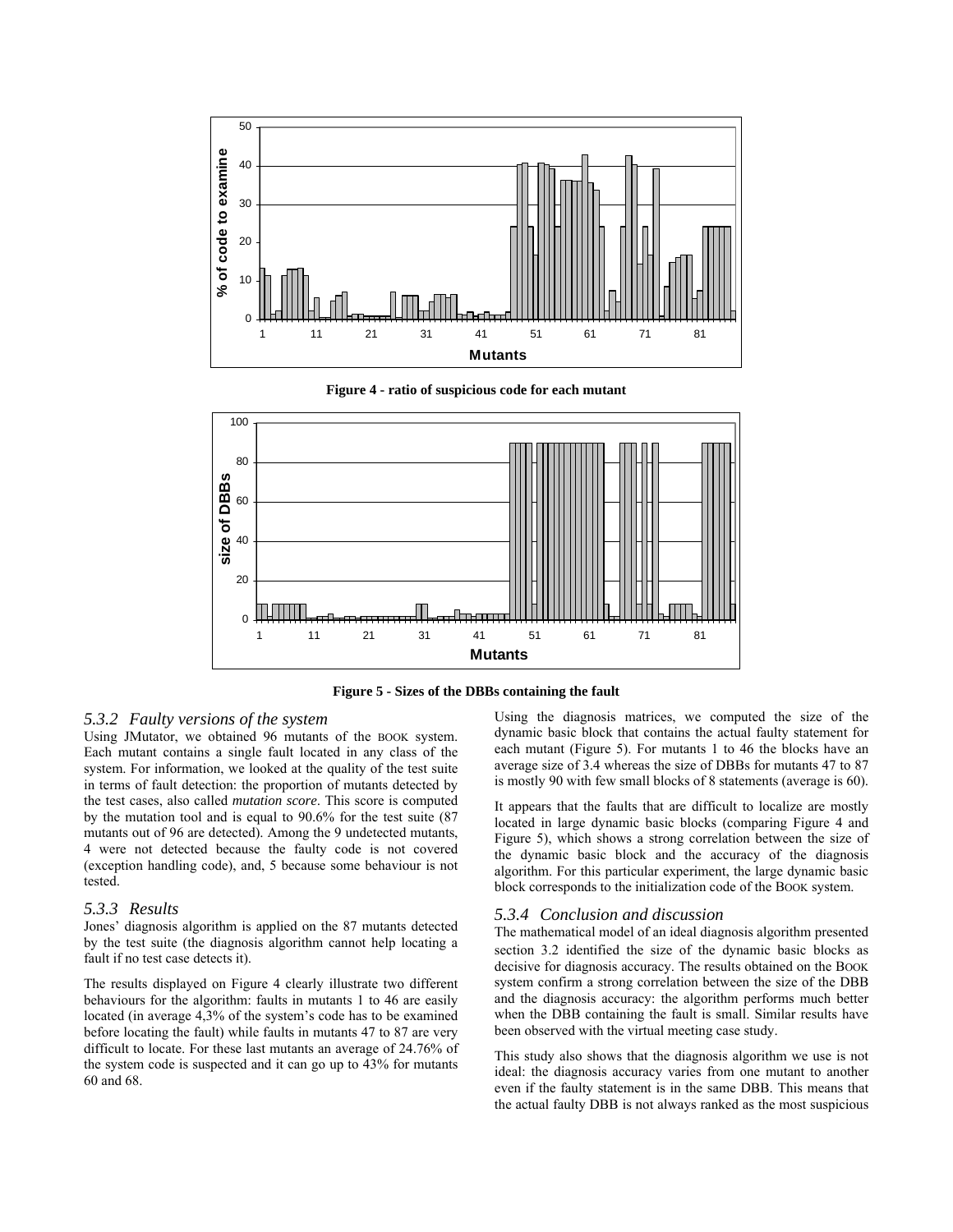according to this algorithm. In practice, this is mainly due to the problem of ideal verdicts: some test cases pass even if they execute a faulty statement.

This experiment illustrates that, although the diagnosis algorithm is not ideal, the notion of dynamic basic blocks is relevant regarding the diagnosis accuracy. This result is encouraging since the TfD criterion we propose section [3.2 i](#page-3-1)s based on this idea.

## **5.4 Minimizing DBB to improve diagnosis**

In this section, we experimentally compare the TfD criterion with N-coverage using the VIRTUALMEETING case study. The aim of this study is to estimate the benefit provided by using a TfD criterion based on minimizing DBB rather than coverage criteria to optimize a test suite for diagnosis.

#### *5.4.1 Test suite optimization*

First, test suites are produced. For Coverage and N-coverage criteria we use a bacteriologic algorithm with a fitness function based on code coverage. For the TfD criterion we also use a bacteriologic algorithm to optimize a test suite with the fitness function based on the number of distinguished DBB presented in section [4.2.](#page-5-1)

As in the previous study, several test suites are built, each of them covering the code of the system. Then, by merging N of those test suites we built test suites that satisfies the N-Coverage criterion. Running the bacteriologic algorithm 4 times, with an initial test suite randomly generated, we obtained 4 test suites composed of 14 to 18 test cases, each covering around 87% of the code of the application. In [7], we study these results in detail and show that only 88.8% of the code is coverable (the rest is dead code and exceptional code). It has to be noticed that the goal of this study is to enhance an existing test suite which already detects faults. Even if the whole code is not covered, and even if the test suite does not fully satisfy a chosen test adequacy criterion, the test suite can be optimized for locating the detected faults. This illustrates the difference between a test adequacy criterion and the TfD one. Mutants injected in the non-covered code were not considered in the study, since faults were not detectable by the test cases.

<span id="page-8-0"></span>

#### **Figure 6 – Bacteriological algorithm maximizing the number of DBBs**

To reach the TfD criterion, from one initial test suite that covers all statements (15 test cases), the algorithm adds a test case to the test suite if it allows distinguishing more DBBs in the program under test than the test suite already selected.

[Figure 6](#page-8-0) presents an execution of the bacteriologic algorithm. It shows the growth of the number of DBBs distinguished along the execution of the algorithm. As initial test suite, we use a test suite previously generated to cover the code of the application composed of 15 test cases that distinguish 113 DBBs. After around 150 iterations of the algorithm the final test suite is composed of 31 test cases and is able to distinguish 186 DBBs.

#### *5.4.2 Faulty versions of the VM system*

Using JMutator, 250 mutants were generated by injecting faults in the functional code of the system. No faults were introduced in the dead and exceptional code as they cannot be detected by the generated tests. We also chose not to introduce faults in the initialization code as the diagnosis algorithm is not adequate for this code executed by every test case. This problem was first identified by Jones et al. in [9] and confirmed by the study on the BOOK system presented previously.

## *5.4.3 Results and discussions*  **Table 2 – Test suites for the virtual meeting**

<span id="page-8-1"></span>

| Test suite      | Code coverage | Number of DBBs |
|-----------------|---------------|----------------|
| TS1             | 86,60         | 113            |
| TS <sub>2</sub> | 86,94         | 148            |
| TS3             | 88,56         | 171            |
| TS4             | 88,56         | 182            |
| TS5             |               |                |

[Table 2](#page-8-1) summarizes data for the test cases optimized for the virtual meeting. TS1 to TS4 have been obtained using criteria from 1-Coverage to 4-Coverage and TS5 with the TfD criterion. [Figure 7](#page-8-2) displays the number of test cases in each test suite and the diagnosis accuracy obtained using each test suite. The accuracy is the average number of statements that must be analyzed to locate the fault. It is computed for the 250 mutants of the VM system.

<span id="page-8-2"></span>

**Figure 7 - Results summary for the virtual meeting system** 

This study confirms the intuition that using an N-Coverage criterion, the number of distinguished DBBs increases and the diagnosis accuracy is better when N increases. With the 1- Coverage criterion, an average of 15 statements has to be examined to find the actual faulty statement while using 4- Coverage only 9 statements have to be examined. Yet, increasing N also significantly increases the number of test cases: from 15 test cases for 1-Coverage to 63 test cases for 4-Coverage. Studying the diagnosis accuracy of the optimized test suite with TfD criterion shows that the average number of statements to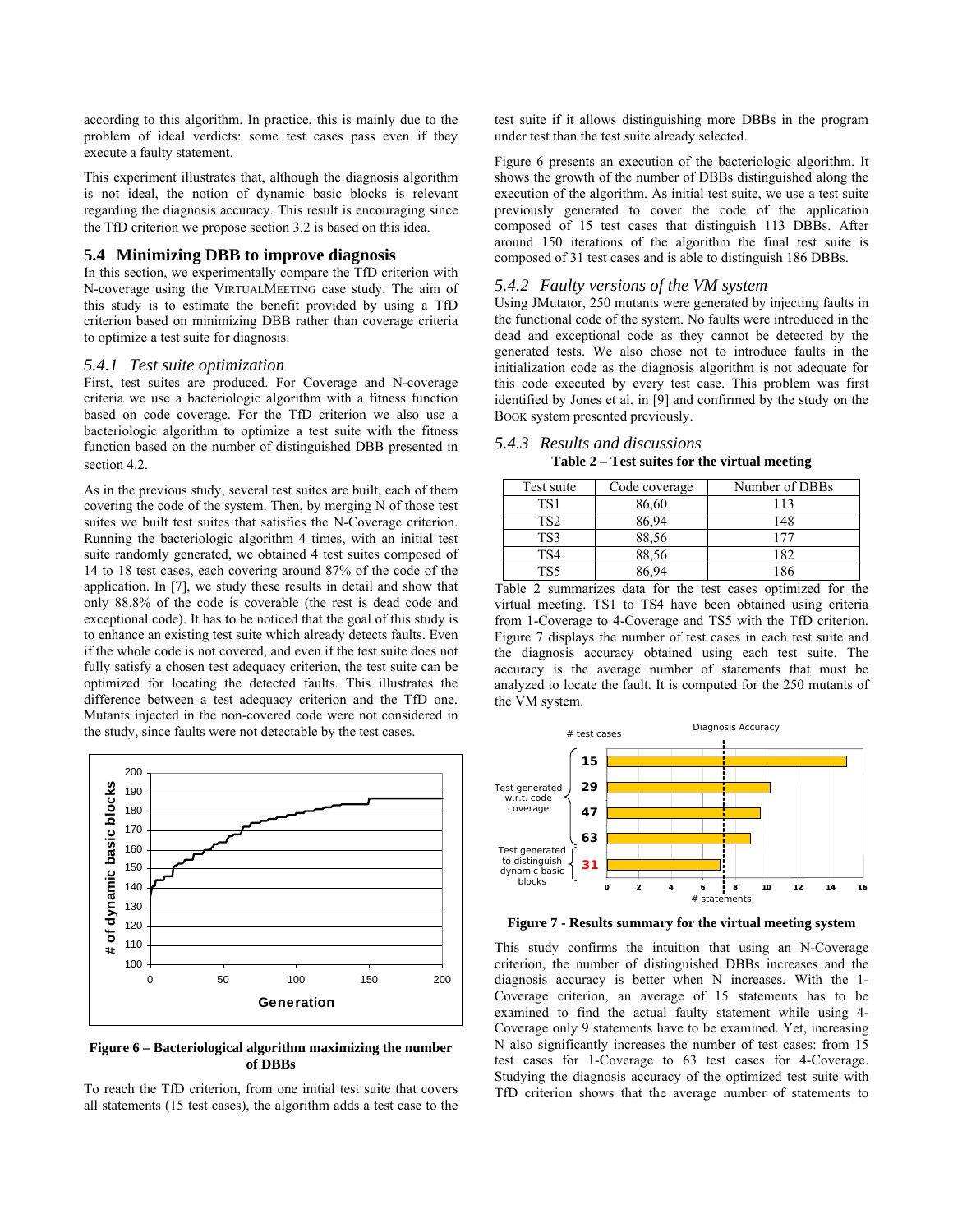inspect is divided by two with respect to the initial test suite (from 14.95 to 7.09 statements).

The TfD criterion seems to fit better the diagnosis requirements: with only 31 test cases, the test suite TS5 optimized with the bacteriologic algorithm is able to distinguish 186 DBBs and leads to an average diagnosis accuracy of 7 statements. In fact, with half as many test cases as in TS4 this test suite allows a better diagnosis accuracy.

To conclude, this study confirms the intimate relationship between the notion of DBB and the accuracy of diagnosis. It experimentally validates the benefit provided by the TfD criterion for fault localization: it allows a better diagnosis using a small number of test cases.

Next section discusses the practical use of this criterion in the test/debugging process.

## **6. THE** *TEST-FOR-DIAGNOSIS* **PROCESS**

We now study how to apply the proposed approach in a realdiagnosis process, through an incremental methodology to deal with large scale programs.

## **6.1 Methodology**

The diagnosis aid techniques considered in this paper are helpful for large programs. The method we propose for optimizing tests should then be scalable enough to be applied on large systems. As shown with VIRTUALMEETING case study, the approach can be applied on several thousand statements. Yet, on a much bigger system, even if it is fully automated, the optimization process may be really time-consuming.

To deal with scalability, we propose an incremental methodology, which reduces the diagnosis scope step-by-step. In a large system, a subset of code must be selected and test cases are improved to maximize the number of DBBs (i.e. minimize the size of DBBs) in this subset. Several techniques can be used to select this sub-set of code that contains the fault to locate:

- The tester expertise: She may allow selecting a particular sub-set of the system's classes regarding the test cases that failed. More generally, the tester may know from which subsystem the problem comes.
- Using failed test cases execution traces: if an error is detected by a test, there is a faulty statement in its trace. To locate this faulty statement, the test suite can be optimized to distinguish as many DBBs as possible in the set of statements executed by the test case that detects the error.
- Using a diagnosis algorithm: the most suspicious DBBs are automatically selected by the diagnosis algorithm. Then, the local optimization process is used to split those DBBs.

Then, the test case optimization will try to break the DBBs in this subset of the program code. [Figure 8](#page-9-0) summarizes this local test suite optimization process.

Using the local optimization process allows an incremental approach for fault localization and improves the scalability of the technique. Next section discusses some remaining problems regarding the link between the testing task and the diagnosis one.

<span id="page-9-0"></span>

**Figure 8 - Local test suite optimization process** 

## **6.2 Using assertions to break DBBs**

The TfD criterion has been defined to maximize statement distinction while cross-checking the test cases traces. However, all statements cannot be individually distinguished: the initialization code is an example of large statements block in which the fault localization algorithm fails producing an accurate diagnosis. To solve the problem, some complementary information is needed (in addition to the test cases traces) as an input of the diagnosis algorithm. It must allow distinguishing statements that belong to a same static basic block. Adding assertions in the code of the program under test may be a way to split the static blocks. For instance, the Design by Contract approach [12], which consists in adding pre and post conditions to every method of the program, may be used.

# **7. CONCLUSION AND FUTURE WORK**

This work establishes an explicit connection between testing and diagnosis. Specifically, the main contribution is the identification of a "test for diagnosis criterion" which is defined to ensure a satisfactory "fault locating power" for a test suite with respect to the studied diagnosis techniques. This criterion consists in maximizing the number of distinguished dynamic basic blocks. The benefits of such a criterion are two-fold:

- It allows minimizing the number of test cases required for an accurate diagnosis. It thus reconciles the actual test practices with the diagnosis requirements.
- It provides a way to automatically estimate the quality of a particular test suite with respect to the diagnosis requirements. This estimation can be used to improve a test suite in order to improve the efficiency of the diagnosis aid technique.

The technique is experimentally validated on an OO system made of over a thousand statements. We detail a method to apply this technique on large programs. In future work, experiments will be carried out to evaluate whether classical test adequacy criteria can efficiently isolate DBBs.

# **8. ACKNOWLEDGEMENTS**

The authors are grateful to Sebastian Elbaum, Jim Jones and the anonymous reviewers for their helpful comments on the preliminary version of the paper.